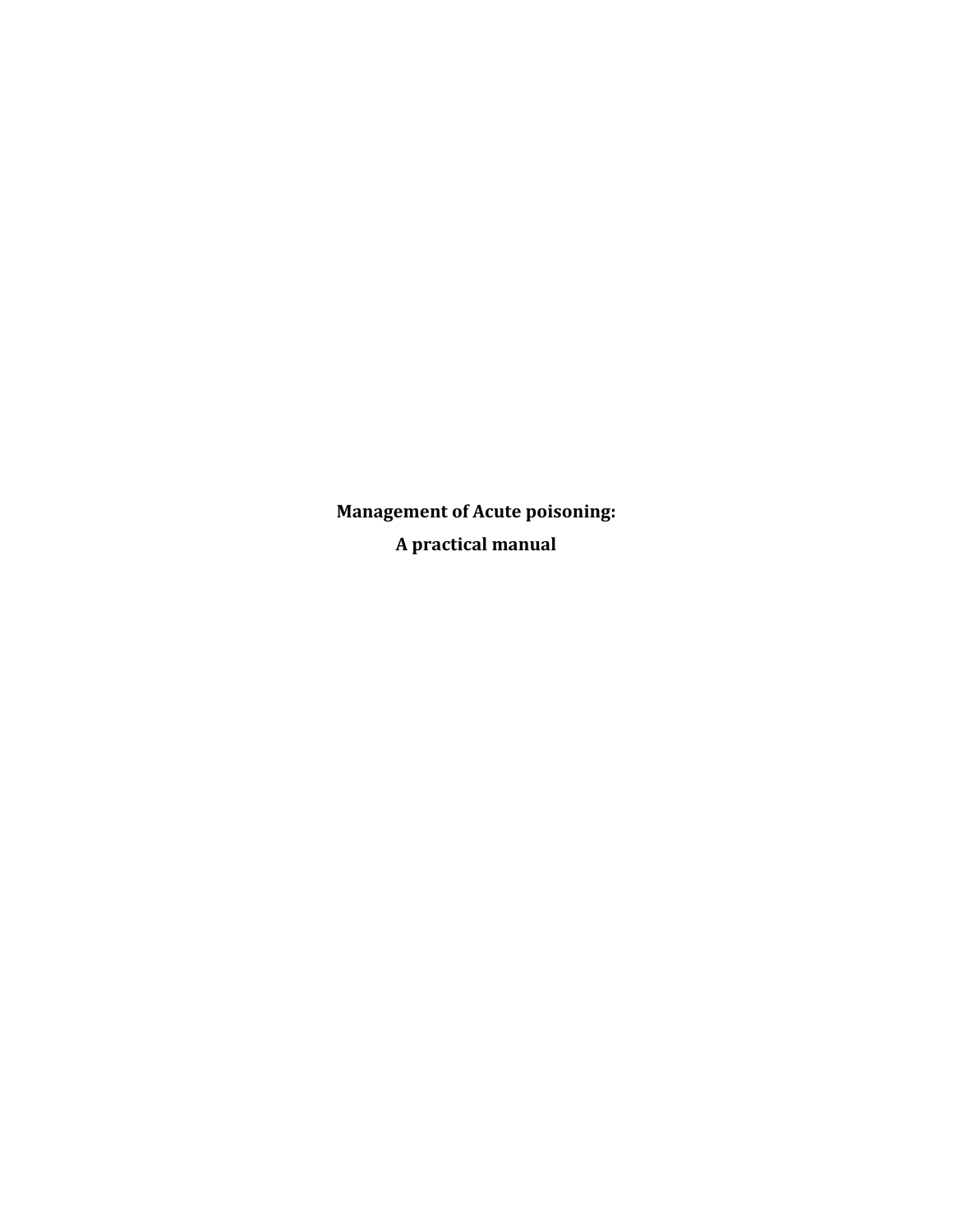



**Poisoning may occur if poison is swallowed, inhaled (either as**  vapour or dust) or absorbed through the skin

 **PERSONAL PROTECTION EQUIPMENT IS ESSENTIAL** 

## **Introduction**

Acute poisoning by various chemicals is a common medical emergency in any country. A poison is any substance that through its chemical action (and sometimes through its physical action) impairs. injures or kills an organism. Strictly speaking, the term poisoning should he applied to accidental and unintentional exposure to a poison while overdose implies an intentional toxic exposure to a chemical that is used for various conditions or diseases.

Out of total poisoning cases it was found that more than 50% cases are Organo phosphorous compound (OPC). Others contains Unknown ( commuter) poisoning, sedative (different substances) poisoning, corrosive poisoning etc.

This manual will focus on three aspects:

- **(1) General management of all forms of acute poisoning,**
- **(2) Specific management of OP poisoning and**

**(3) Specific measures to be taken in other poisoning (non OP compounds).**

## **General management of all forms of acute poisoning**

Level of Consciousness, Airway, Breathing and Circulation should be assessed in all patients with acute poisoning.

**Recovery Position:** The head, neck and body should be in a straight line so that the tongue will not block the throat, and vomit or saliva can come out of the mouth. Turn the patient's face towards you, and tilt it back, with the jaw jutting forward. Take the patient's upper arm and place the hand under the face Place the patient's other arm across the chest. Now position the upper leg so that the bent knee rests on the ground and supports the patient's body and lower leg keep straight ( Fig: I).

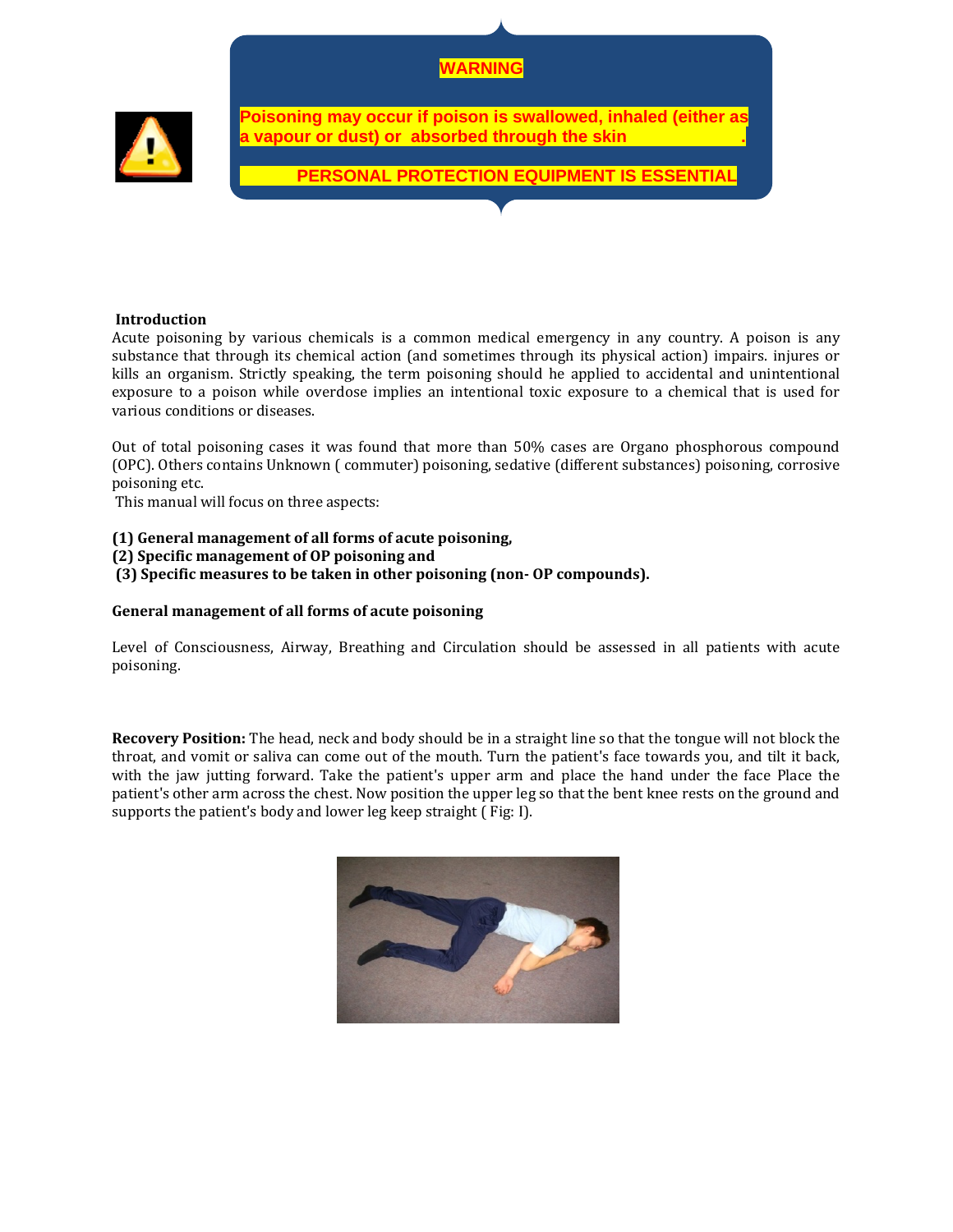

**Flow Chart 1: Immediate assessment and actions at emergency or hospitalized patient. Failure to resuscitate indicates referral to higher centre.**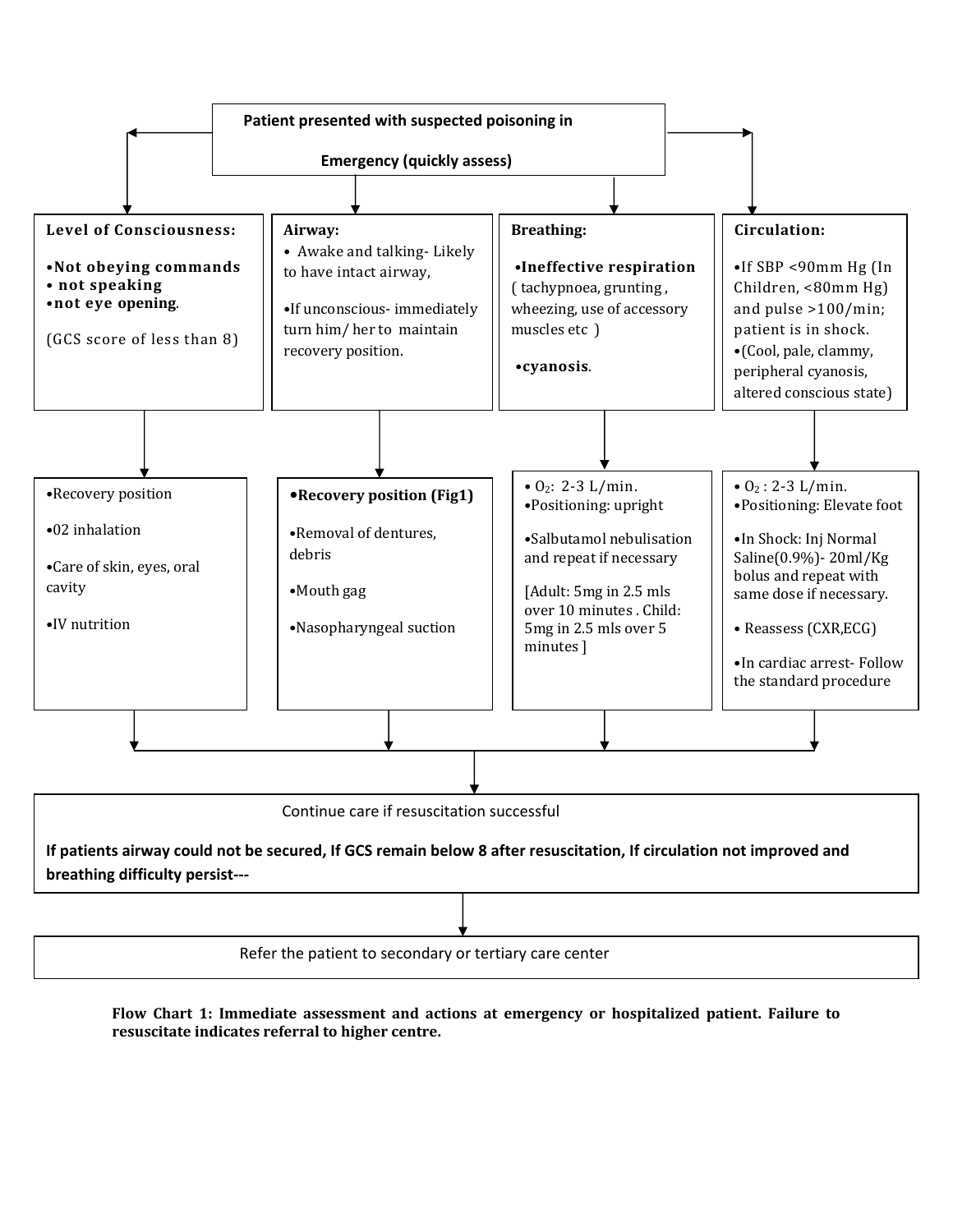## **Decontamination:**

If patient presented in stable condition or If patient is resuscitated completely and the duration of poisoning is within one hour of incidence, then gastric decontamination should be tried if indicated. Then a syndromic approach should be followed to diagnose poisoning cases.

If the poison is **Swallowed** : A sip of water to wash out their mouth.

If the poison is **Inhaled :** Immediately get the person to fresh air. Avoid breathing fumes. If the poison enters the **Eye :** Flood the eye with saline or cold water from a running tap or jug.. If the poison contacts the **Skin :** Remove contaminated clothing. Wash with soap and water and rinse well. **Injection/Bites and Stings** – Remove clothing. Do not excise and apply suction to bites/stings/ Constricting band

| <b>Treatment</b>      | <b>Indications</b>                                                                                                                                                                                                                                                                                                                                                                                                                                                                                                   |
|-----------------------|----------------------------------------------------------------------------------------------------------------------------------------------------------------------------------------------------------------------------------------------------------------------------------------------------------------------------------------------------------------------------------------------------------------------------------------------------------------------------------------------------------------------|
| Gastric<br>lavage     | • Should not be routine unless a patient has ingested a potentially life-threatening<br>amount of a poison<br>• Can be undertaken within 60 minutes of ingestion.<br>• Contraindicated if the airway remains compromised.<br>• Don't use wide bored tube for stomach wash; rather use a nasogastric (NG) tube<br>for aspiration with plain water.<br>• A lavage is contraindicated following ingestion of strong caustics or<br>corrosives, non-toxic agents and volatile hydrocarbons(e.g kerosene, turpene<br>etc) |
| Activated<br>charcoal | • May be considered if a patient has ingested a potentially toxic amount of a poison<br>(known to be absorbed by charcoal) up to 1 hour of ingestion.                                                                                                                                                                                                                                                                                                                                                                |

# **Gastric lavage procedure: The 'golden hour' concept of gut decontamination**

(1) Get informed consent from the patient or a relative.

(2) For drowsy patients, protect the airway in recovery position and raised foot end 20 cm

 (3) Lubricate and pass down the NG tube orally after measuring the distance ; a mouth gag can be used to prevent patient from biting on the tube

(4) Confirm the correct placement of the tube in the stomach by aspirating fluid out or injecting air with the 50 mL syringe, while auscultating over the epigastrium

(5) Siphon off the gastric contents before lavage and save a specimen for toxicological analysis if necessary

(6) Small aliquots of lavage fluid should be repeatedly introduced by gravity ; the recommended volume of each aliquot is 200 mL for adults and 10 mL/kg for children

(7) The lavage can be stopped when a total of 3 L of lavage fluid is used and the return is clear

(8) **Collect the first 5o ml of lavage fluid for toxicological analysis or medico legal purpose**.

**Clinical features**: If the patient is in an altered sensorium and the diagnosis is in doubt, exclude the other causes of alteration in the level of consciousness, e.g. meningitis, encephalitis, subarachnoid haemorrhage, cerebrovascular accident, metabolic conditions (ketoacidosis, hypoglycaemia, hyponatraemia. etc.), uraemia and hepatic failure, In such situations, try to exclude these conditions by eliciting a detailed history.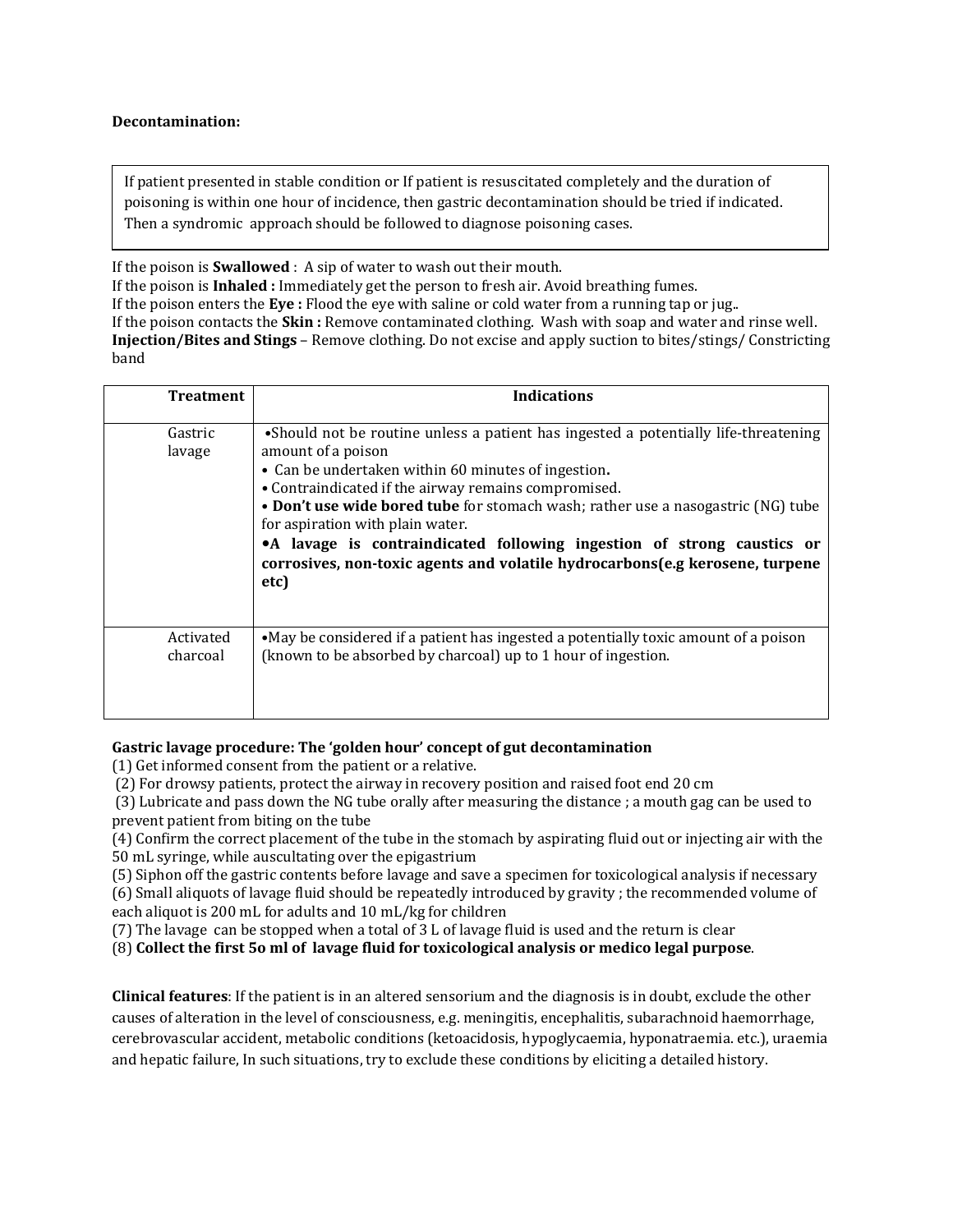From patient or witness history regarding poisoning is crucial: What was the poison involved?;How much poison was taken?; When was it taken?; By what route was it taken?; Why was it taken?; What else was taken along with the poison?; What are the drugs/chemicals available at home?; What is the occupation of the patient

| <b>Feature cluster</b>                                                                                                                                                    | <b>Likely Poison</b>                                                                              |
|---------------------------------------------------------------------------------------------------------------------------------------------------------------------------|---------------------------------------------------------------------------------------------------|
| Coma, hypotension, hypothermia, shallow breathing,<br>hypotonia, hypo-reflexia, fast pulse, watering eyes,<br>yawning, cramps, hallucinations, restlessness, diarrhea.    | Barbiturates, benzodiazepines (travel related)<br>and alcohol combinations, severe TCA poisoning. |
| Smell of OPC, bronchorrhea, bradycardia,<br>hypotension, incontinence of urine & stool, miosis<br>and hyper salivation.                                                   | Organophosphorus, carbamate insecticides,<br>some kind of mushroom, nerve agents.                 |
| small pupils, slow breathing, unconsciousness, weak<br>pulse low temperature, vomiting                                                                                    | Opioids.                                                                                          |
| Nausea, vomiting, tinnitus, deafness, sweating,<br>hyperventilation, vasodilatation, metabolic acidosis.                                                                  | Salicylate (aspirin)                                                                              |
| Restlessness, agitation, mydriasis, anxiety, tremor,<br>tachycardia, convulsion,<br>arrhythmias, hyperthermia, hallucinations, fits,<br>sweating, flushed skin, confusion | Sympathomimetic drugs, Amphetamine,<br>Cocaine, Bronchodilator (Theophylline)                     |
| dry, hot skin, fever, thirst, dry mouth, large pupils, fast<br>pulse, difficulty in passing urine, hallucinations, fits,<br>shallow breathing unconsciousness             | Atropine, Amitriptyline, Antihistamines, Datura<br>stramonium, some kinds of Mushrooms            |
| Blindness (usually with other features)                                                                                                                                   | Quinine, methanol                                                                                 |

# **Common clusters of features that may be diagnostic:**

NB: All the features of a particular poison may not be present in a particular case.

**Sample of used offending agents or preferably container of pesticide/agents as measure of identification is very important in clinical setting. All patients and their attendants should be repeatedly encouraged to bring the sample to the health facility for diagnosis and management.**

# **Do in Poisoning**

- 1. Remove all contaminated cloths and wash the contaminated body with plain water particularly in OP poisoning.
- 2. Always maintain recovery position in unconscious patient with any poisoning.
- 3. Always follow National Poisoning Management Guideline in any confusion.

### **Don't in Poisoning**

- 1. Do not give stomach wash/ gastric lavage with wide bore tube.
- 2. No emesis and No forced dieresis (except salicylate and amphetamine)
- 3. No whole bowel irrigation exception iron, lead, zinc and packets of illicit drugs.
- 4. Never use Steroid or Antibiotic (except in aspiration pneumonia)
- 5. Do not give cathertics
- 6. Never give anything by mouth to an unconscious patient.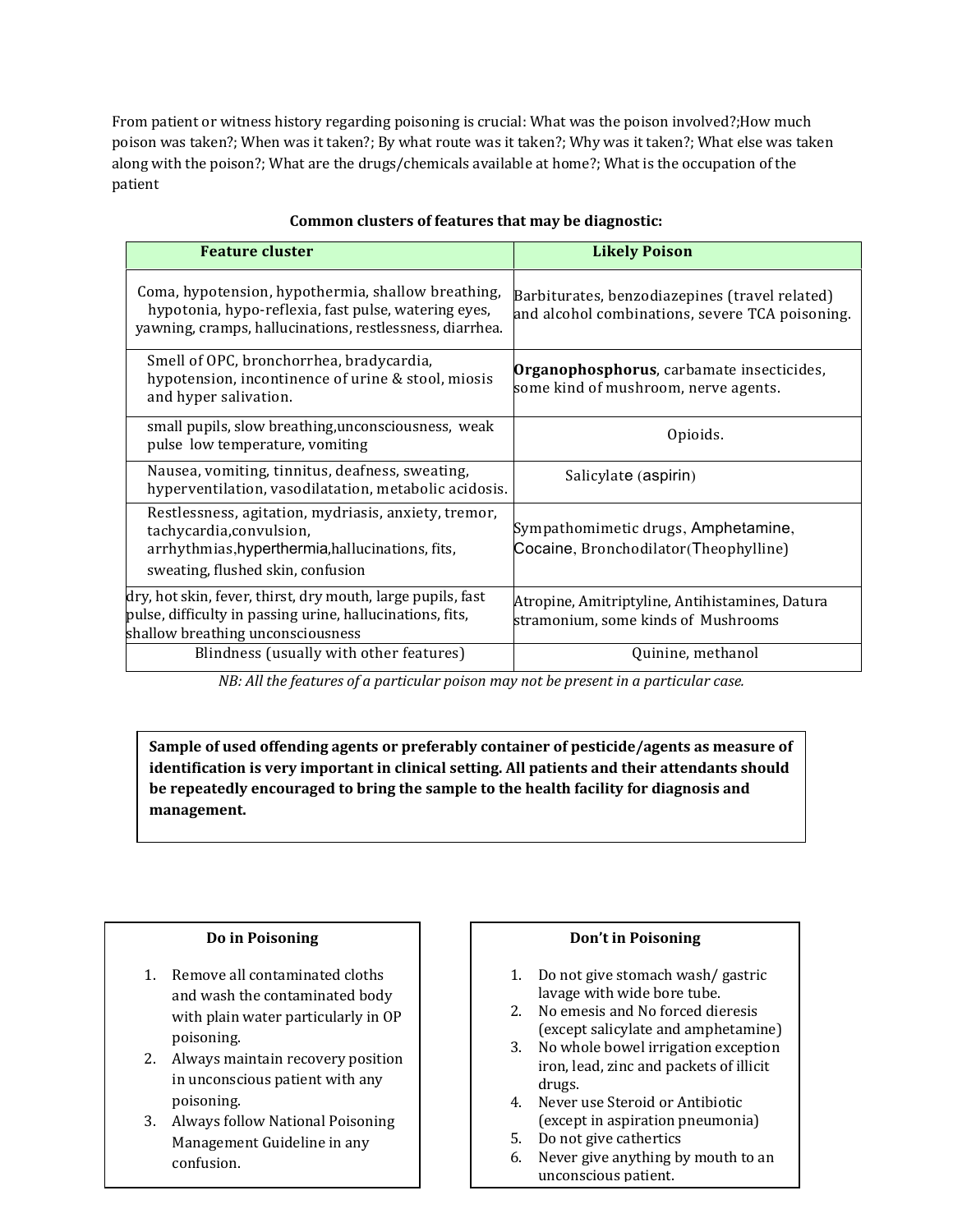## **ALGORITHM: MANAGEMENT OF ORGANOPHOSPHATE POISONING**